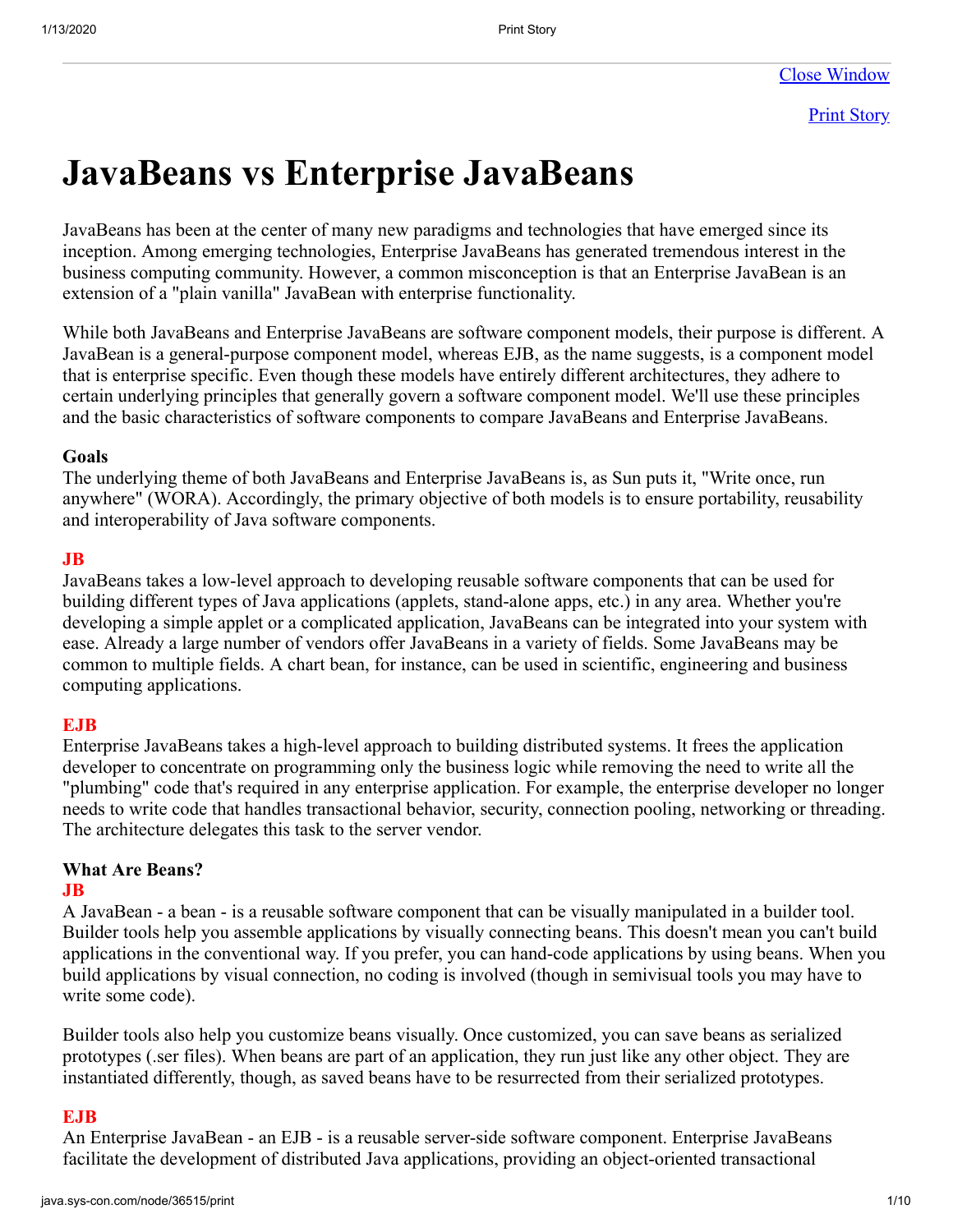environment for building distributed, multitier enterprise components. An EJB is a remote object, which needs the services of an EJB container in which to execute.

# **Architecture**

#### **JB**

The JavaBean specs define a component model to build, customize, assemble and deploy general-purpose Java software components. In the JavaBean model, the structure and behavior of a bean is described by three basic features: properties, methods and events.

*Properties* are a bean's named attributes that can be edited to customize a bean. *Methods* describe a bean's behavior. *Events* serve two purposes:

- 1. *Bean connection:* When a bean is running in a builder tool, events enable visual connection.
- 2. *Notification:* When a bean is running in an application, events notify occurrences and pass data from source to target.

When a bean is inserted in a visual builder tool, its exposed properties, methods and events are discovered through the twofold process called *introspection,* which involves:

- 1. Discovery from the explicit information, which is provided by the bean provider through a bean-specific class called BeanInfo.
- 2. Automatic discovery of a bean's features by using the reflection API. To facilitate this, methods in the bean have to adhere to certain naming conventions as stated in the JavaBeans specs.

The JavaBeans 1.0 specification dealt mainly with the design-time behavior of JavaBeans. It was later augmented by a set of three specifications code-named "Glasgow" to address some runtime issues. The "Extensible Runtime Containment and Services Protocol" spec, which is part of Glasgow, describes the relationship between a bean and its container at runtime. As shown in Figure 1, a bean that conforms to this spec can be part of a nested containment structure and can utilize arbitrary services from its container.

# **EJB**

The Enterprise JavaBeans spec defines a server component model and specifies how to create server-side, scalable, transactional, multiuser and secure enterprise-level components. Most important, EJBs can be deployed on top of existing transaction processing systems including traditional transaction processing monitors, Web, database and application servers.

As shown in Figure 2, a typical EJB architecture consists of:

- An EJB server
- EJB containers that run on these servers
- Home objects, remote EJB objects and Enterprise beans that run in these containers
- EJB clients
- Other auxiliary systems like the Java Naming and Directory Interface (JNDI), the Java Transaction Service (JTS) and Security services

Unlike JavaBeans that use introspection, the EJB container uses the EJBMetaData class to query an EJB for its metadata at any given time.

Some of the advantages of pursuing an EJB solution are:

- EJB gives developers architectural independence.
- EJB is WORA for server-side components.
- EJB establishes roles for application development.
- EJB takes care of transaction management.
- EJB provides distributed transaction support.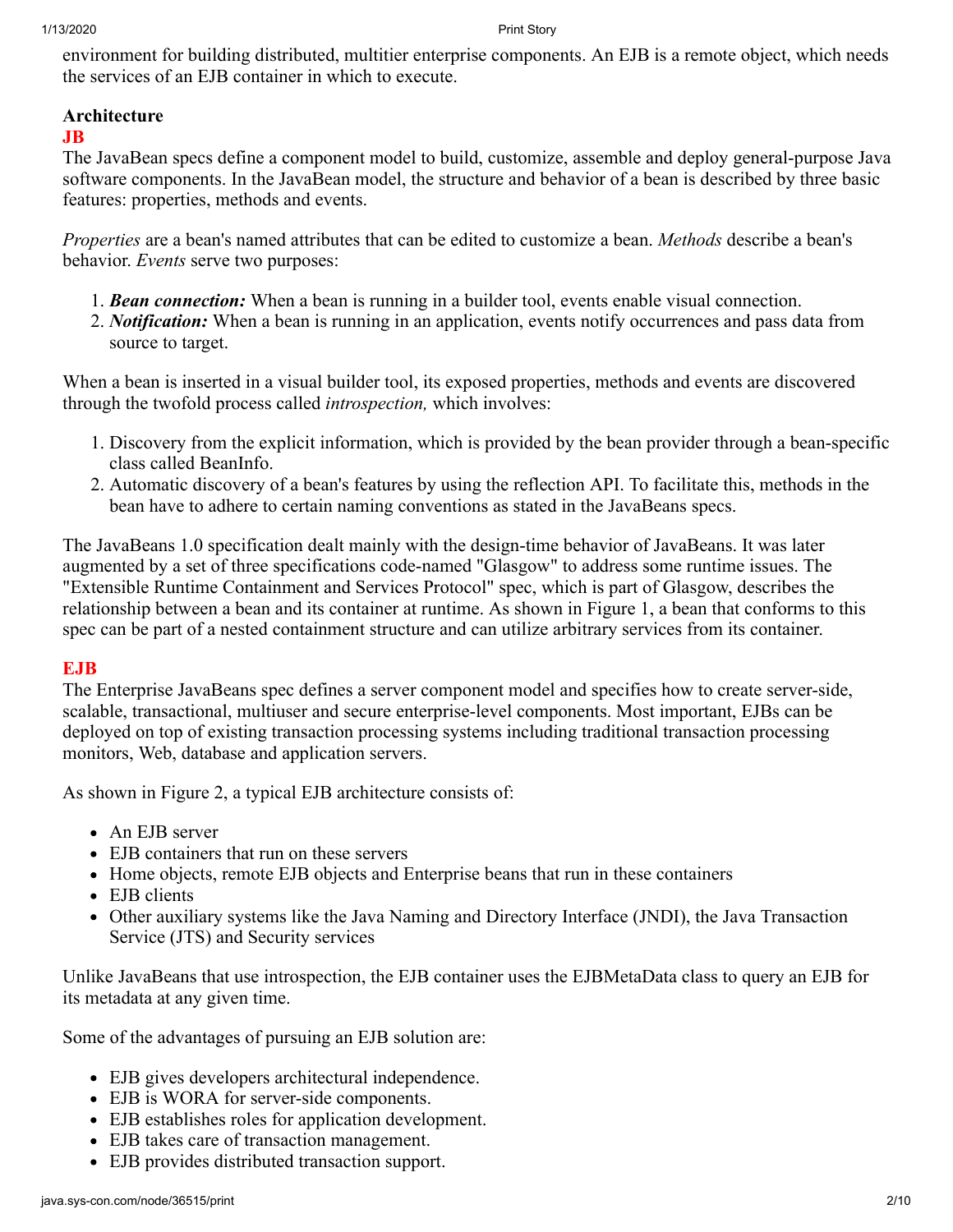- EJB helps create portable and scalable solutions.
- EJB integrates seamlessly with CORBA.
- EJB provides for vendor-specific enhancements.

# **Application Development Roles**

#### **JB**

Even though the JavaBeans specification doesn't mention application development roles explicitly, we can infer the following two roles:

- 1. *Bean provider:* develops, customizes and packages beans
- 2. *Bean user:* customizes, assembles and deploys beans

# **EJB**

The EJB specification assigns specific roles for project participants charged with enterprise application development utilizing EJBs. For instance, business developers can focus on writing code that implements business logic. Deployers of EJB can take care of installation issues in a simple and portable fashion. The server vendor can take care of providing support for complex system services and make available an organized framework for an EJB to execute in, without assistance from EJB developers. The EJB specification defines six primary roles:

- 1. *Enterprise Bean provider:* develops the enterprise bean
- 2. *Application assembler:* connects the beans together and packages them
- 3. *Deployer:* deploys the packaged bean on the server
- 4. *EJB server provider:* provides a framework that can execute the EJB containers with transactional support
- 5. *EJB container provider:* provides tools to generate the container classes that encapsulate the bean at runtime
- 6. *System administrator:* responsible for configuration and administration of the environment on which the EJB server executes

# **APIs**

Both the JavaBean and the EJB specs define APIs for bean development, execution and deployment.

# **JB**

- *java.beans:* The APIs from the original JavaBeans specification are implemented in the java.beans package, which includes classes and interfaces needed for both bean providers and visual builder tools.
- *java.beans.beancontext:* The APIs from "The Extensible Runtime Containment and Services Protocol" spec are implemented in the java.beans.beancontext package, which includes classes and interfaces for implementing bean context services, bean contexts and bean context children. This package is available only in Java 2.

Both are core Java packages and are therefore available in different vendor implementations of Java.

# **EJB**

• *javax.ejb:* The APIs defined in the Enterprise JavaBeans specs are included in the javax.ejb package, which is a Java standard extension. In addition to this, EJB relies on the APIs defined for the Java Transaction API (JTA), the Java Transaction Service (JTS) and the Java Naming and Directory Interface (JNDI).

# **Bean Characteristics** *Structure and Behavior*

#### **JB**

A bean, which is identified by a class, can encapsulate any functionality. While the bean class need not extend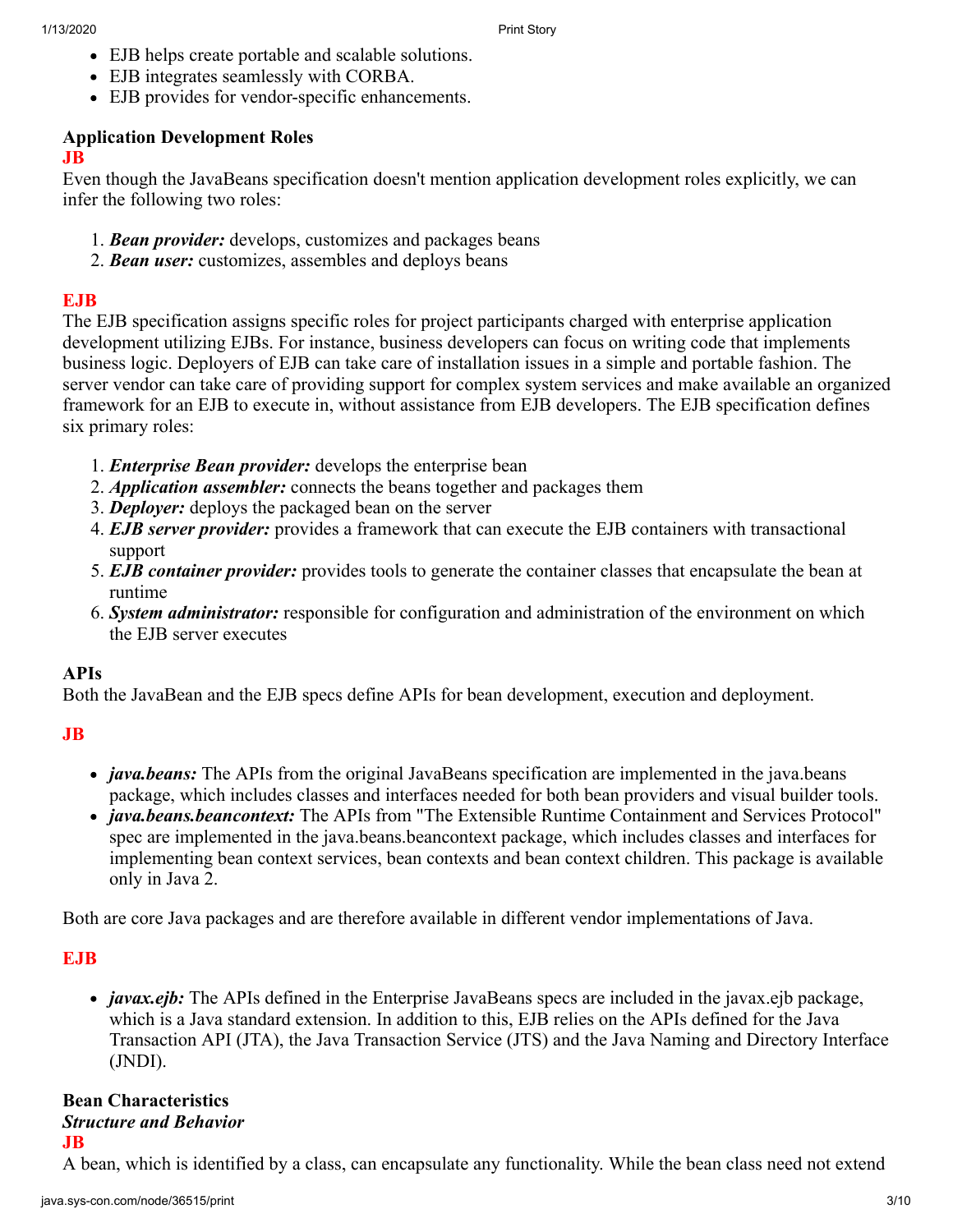any other class, it needs to implement the serializable or externalizable interface either directly or through inheritance. Even though a single class identifies a bean, its functionality can be spread over many classes through inheritance and delegation. An important restriction on the bean class is that it should have a noargument constructor.

Since a bean's internal structure and implementation details aren't exposed, you can't extend a bean's functionality as is. You can, however, customize it to suit your application. To extend a bean's functionality, you need to create a new bean by extending the existing bean class. In other words, you need to use the bean as a class library.

As we alluded to in the Architecture section, a bean's interface to the outside world (which includes visual builder tools, other beans and applications) is through its properties, methods and events. This interface is at the bytecode level, which means there is no need to recompile the bean when it's assembled in an application.

For the properties, methods and events to be discovered through introspection, the related methods have to follow certain signatures and naming conventions specified in the JavaBeans specs. In addition, a bean provider can also furnish feature descriptors through a design-time-only class called BeanInfo, which is specific to a bean class.

#### **EJB**

An EJB typically encapsulates business logic that operates on data. An EJB's interface to the outside world is through its Home and Remote interfaces. While the Home interface defines a factory to create new beans and find existing beans, the Remote interface defines the business methods that the bean supports. Each packaged EJB is identified by its Home interface and its Home object, its Remote interface and its EJB object, the enterprise bean class implementation and its deployment descriptors.

In EJB there's no need for a BeanInfo class because the deployment descriptors in conjunction with the EJBMetaData class take care of the bean description.

As mentioned earlier, an EJB isn't represented by a single class, but by the enterprise bean implementation, its home interface and its remote interface.

A typical Home interface for a hypothetical ParentEJBean would look like this:

```
import javax.ejb.*;
import java.rmi.*;
```
public interface ParentHome extends EJBHome { Parent create(char relationship, String name) throws CreateException, RemoteException; Parent findByPrimaryKey(ParentPK parentKey) throws FinderException, RemoteException; }

You can't inherit the Home interface because of a problem with the create() methods; that is, the child will need to supply the same create() methods as the parent, but the methods will return different values (or remote interfaces). Unfortunately, the Java language doesn't permit a class to have two methods that differ in signature only by return type, so inheriting from Home interfaces is out of the question.

You can, however, inherit implementations. You could have a ParentEJBean implementation class and declare a ChildEJBean as:

```
public class ChildEJBean extends ParentEJBean {
```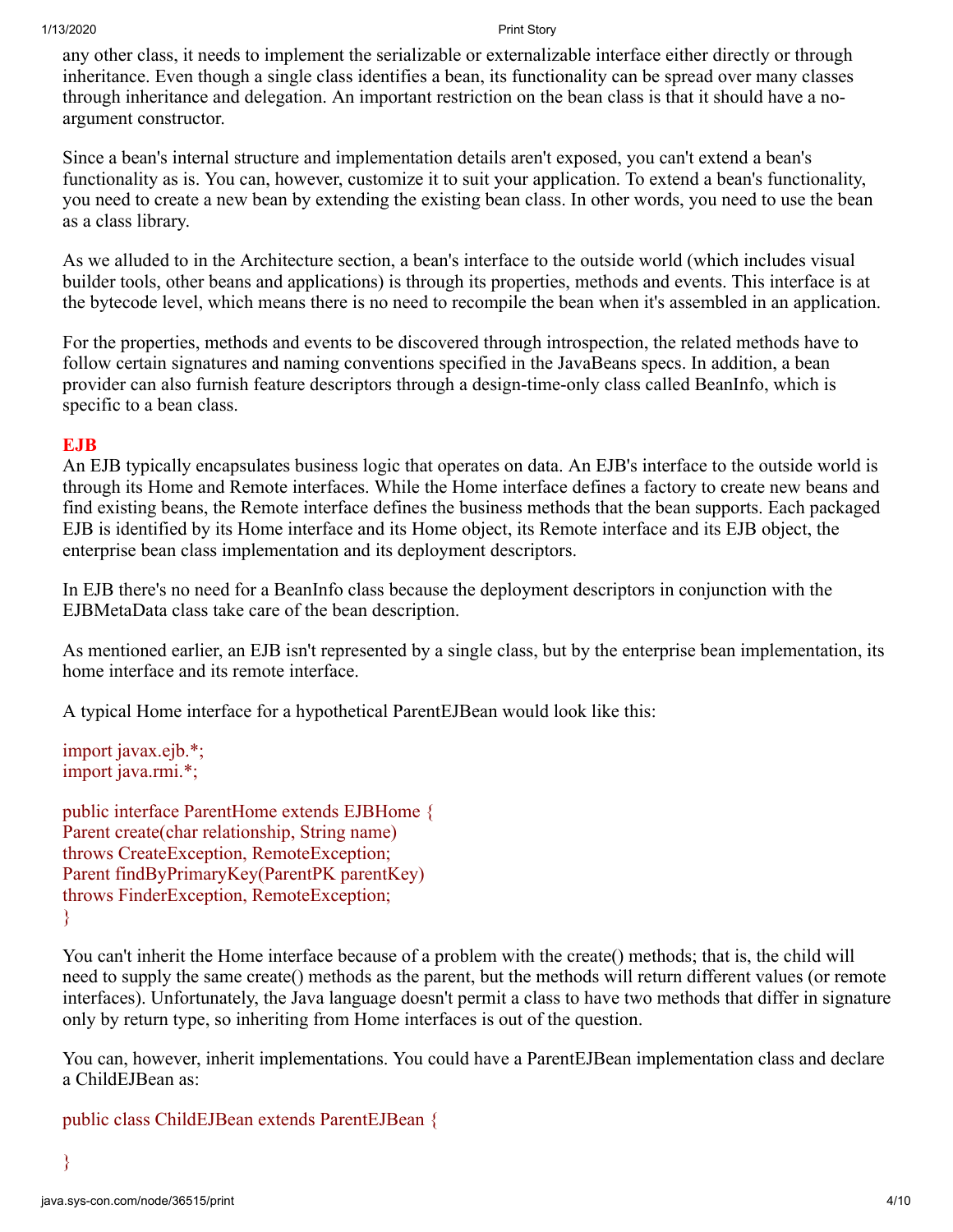You can thus reuse implementation code. But with this approach you'll run into the differing-only-by-returntype problem in the ejbCreate() methods of bean-managed persistence (see the sections on Types and Persistence). This is because the methods will take the same arguments, but will return different primary keys. Since create() methods in Session beans return a void, they don't encounter this problem. Container-managed EJB's ejbCreate() methods also return a void. Even though they compile, there may be problems when the EJB container generates code that actually returns the primary key.

Inheritance in EJB is tricky, and you're better off using containment instead.

# *Visibility*

# **JB**

A bean can be visible, invisible or both. A Stopwatch bean, for instance, can have the GUI shown when it runs on the client side and turned off if it's running on the server side. Even if a bean is invisible, it can be customized, serialized and connected to other beans in visual builder tools.

# **EJB**

An EJB is a nonvisual remote object that resides only on the server side.

# *Types*

# **JB**

Beans that conform to JavaBeans 1.0 specs aren't typed. The Glasgow spec, however, allows two types of beans: Simple and Participant. A Simple bean isn't aware of its container, whereas a Participant bean actively participates in its container. A bean that conforms only to the original JavaBeans 1.0 specs falls under the Simple bean category. A Participant bean, however, conforms to "Extensible Runtime Containment and Services Protocol" specs in addition to the original bean specs. A Participant bean can also discover and utilize arbitrary services from its container.

Table 1 gives a comparison of Simple and Participant beans.

# **EJB**

There are two primary types of EJBs: Session and Entity beans. While an Entity bean has a unique identity defined by its primary key class, a Session bean has no unique identity. Multiple clients can thus share an Entity bean. A Session bean, on the other hand, is created, used and destroyed by the client that created it. Each bean has associated with it a context object (Session context or Entity context) for its lifetime.

Table 2 compares Session and Entity beans.

There are two types of Session beans: stateful and stateless. Similarly, there are two types of Entity beans: container-managed persistent entities and bean-managed persistent entities. (See the following section for more details.)

# *Persistence*

# **JB**

Beans are persistent. In the context of JavaBeans, beans are objects that can be saved and resurrected. Persistence is achieved by saving a bean's internal states through serialization. As mentioned before, a resurrected serialized prototype of a bean can be included in an application.

# **EJB**

Stateful Session beans may have internal states. Therefore, they need to handle activation and passivation. Passivation is the process by which the state of a bean is serialized out into secondary storage. Activation is the process by which it is deserialized from secondary storage. These types of EJBs can be serialized and restored across client sessions. To serialize, a call to the bean's getHandle() method returns a handle object. To restore, a call to the handle object's getEJBObject() method is used to return a bean reference.

Entity beans are inherently persistent beans. There are two types of persistence in Entity Beans: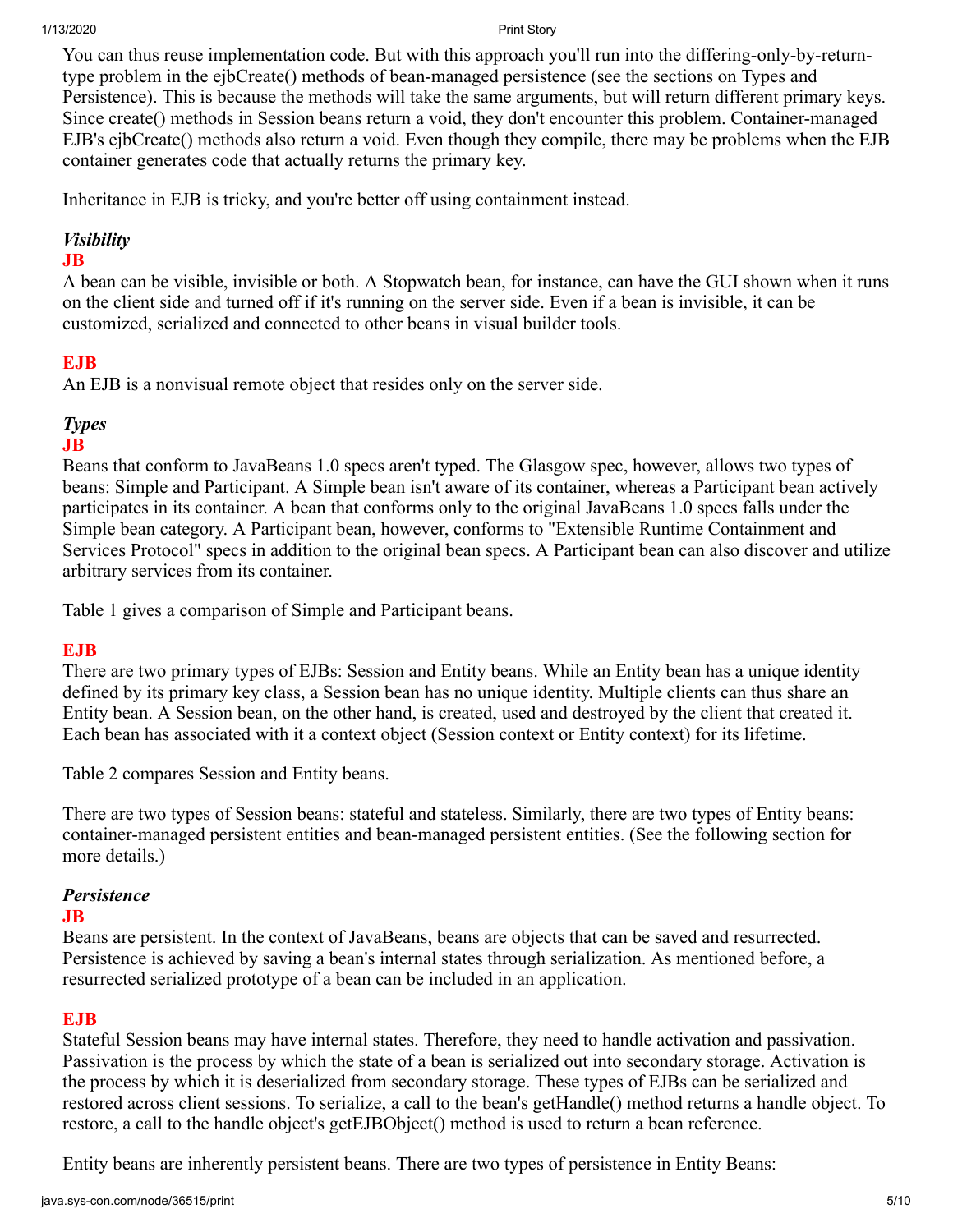- *Bean-managed persistence:* In BMP the Entity bean is directly responsible for saving its own state. The container doesn't need to generate any database calls. Hence, the programmer needs to hard-code persistence into the bean through explicit JDBC or embedded SQL calls.
- *Container-managed persistence:* In CMP the EJB container is responsible for saving the bean's state. Since it's container managed, the implementation is independent of the data source. The containermanaged fields need to be specified in the deployment descriptor and the EJB container automatically handles persistence.

#### *Customization*

#### **JB**

Beans are visually customizable. You can customize a bean by editing its properties. Visual builder tools typically present property sheets for this purpose. To generate property sheets, builder tools use introspection. The JavaBeans spec also provides an alternative to property sheets. It specifies an interface called Customizer to enable bean providers to build bean-specific customizers. Such a customizer can also be invoked at runtime. (See L. Rodrigues's article, "On JavaBeans Customization," *JDJ* Vol. 4, issue 5, for more details.)

# **EJB**

EJB customization is a bit different from JavaBean customization. There's no concept of a property sheet or a custom-written customizer for an EJB. EJBs are customized using deployment descriptors, which define the contract between the ejb-jar provider and the EJB consumer. It captures the declarative information (information not included directly in the EJB code) that's intended for the consumer of the ejb-jar file.

The two types of information in the deployment descriptors are the EJB's structural information and application assembly information. In EJB 1.1 XML is used to define the deployment descriptors. EJB vendors may provide tools that can be used by the ejb-jar provider to create deployment descriptors.

# *Containment and Nesting*

# **JB**

A bean can contain another bean. The original JavaBeans 1.0 specs didn't explicitly address containmentrelated issues. The Glasgow specification defines the notion of a logical bean container or BeanContext (see Figure 1). A child bean in a container can itself be a BeanContext, thus allowing nesting of beans. In a BeanContext child beans (Simple and Participant) can be dynamically added and removed. They can also access arbitrary services from the container.

# **EJB**

EJBs always run within an EJB container. EJBs request different services from their containers and are aware of their environment. Containers can't contain other containers and therefore there's no concept of nesting in EJBs. Each EJB is associated with a context object (either a SessionContext or an EntityContext that provides information about the EJB). The context object is the component's handle on the container, through which the component can get transaction information, security information and information from the component's deployment descriptor. The EJB component calls into the Context object through the SessionContext or EntityContext interface.

# **Packaging and Deployment**

# **JB**

Beans are packaged in JAR files. The bean provider has to provide a manifest file with JavaBeans-related attributes in order to identify the bean class. A JAR file can hold more than one bean. However, the JAR entry for each bean class should have the Java-Bean attribute set to true. An example:

# Name: Spreadsheet.class Java-Bean: True

Two more JavaBean-related attributes are Depends-On and Design-Time-Only. A typical bean JAR file contains design-time and runtime bean classes, documentation, resources such as images, and sound files.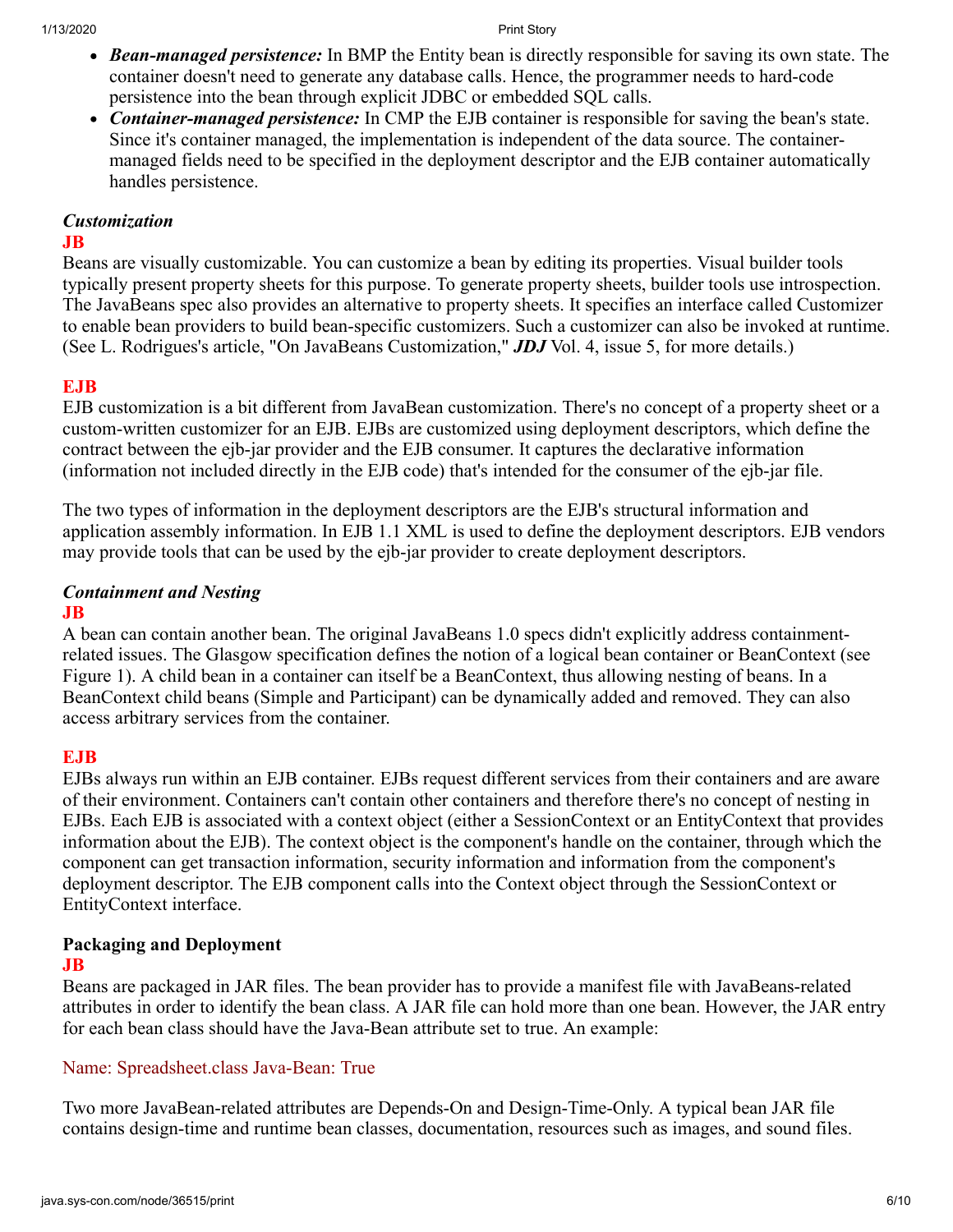#### **EJB**

EJBs are also packaged in JAR files. To identify the EJB class, the bean provider has to provide a manifest file in which the jar-entry for the EJB class should have the Enterprise-JavaBean attribute set to true. An example:

Name: ~gopalan/BankAccountDeployment.ser Enterprise-Bean: True

# **Application Assembly**

#### **JB**

You can compose applications by visually connecting beans in a builder tool or manually by writing connection programs. The application so developed can be an applet or a stand-alone application. Beans for an application need not come from the same vendor because beans can be developed independent of one another.

As we alluded to before, events act as interfaces between beans. Bean connections are performed at design time and are unidirectional. The source bean fires an event and the target bean receives it. When the application assembler chooses a source bean for connection, the builder tool discovers through introspection the events fired by that bean. When the application assembler chooses a target bean for the selected source bean, the builder tool discovers the compatible methods in the target bean, again through introspection.

# **EJB**

EJBs are assembled into larger deployable applications. The input of application assembly is one or more ejbjar files produced by different providers. The output is one or more ejb-jar files that contain Enterprise beans with their assembly instructions. As we mentioned in the Customization section, the application assembly instructions have been inserted into the deployment descriptors. EJBs too can be developed independent of one another. Once an EJB's home and remote interfaces are known, you can use them to create or find them and to invoke methods on them.

# **Execution**

#### **JB**

The execution phase consists of the instantiation and running of beans.

# *Instantiation*

Even though a bean is an object, it is instantiated differently. Instead of the new operation, beans are instantiated using the Beans.intantiate() method. There are many flavors of this method. A bean instantiation example:

// Obtain the Class Loader ClassLoader loader =(Account.class).getClassLoader ();

#### // Instantiate the Account Bean

Account account = (Account)Beans.instantiate (loader, ÒAccount-)

#### **Running**

As mentioned earlier, a bean is like any other object when it's running in an application. Normally, methods in a bean aren't directly invoked from other beans. The bean connections determine what methods need to be invoked. Event adapters enable indirect method invocation.

Beans can also be executed in a builder tool at design time. As mentioned before, an important requirement for a bean to run in a builder tool is for the bean class to have a constructor with no arguments. This is because the builder tool can't provide the constructor parameters. When there are many constructors, it can't decide which one to use.

Java 2 has new Beans.instantiate() methods to facilitate the instantiation of applets and BeanContexts.

# **EJB**

The EJB execution phase consists of locating, instantiating and running.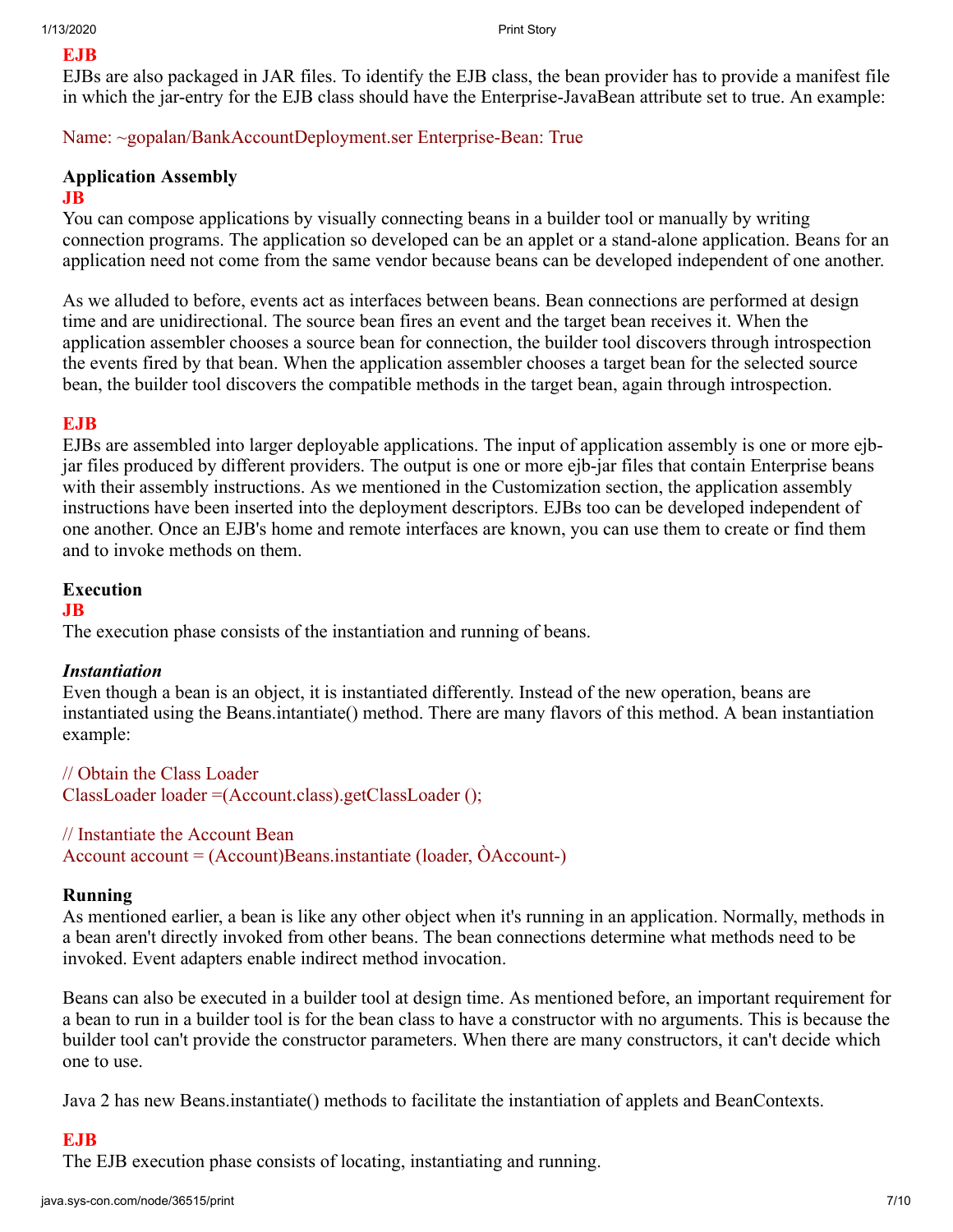# **Locating the EJB**

EJB clients locate the specific EJB container that contains the enterprise Bean through the JNDI. They then make use of the EJB container to invoke bean methods. As you may be aware, JNDI allows multiple directory services to coexist and even cooperate within the same JNDI client. Using JNDI, a user can navigate across several directory and naming services while seeming to work with only one logical federated naming service.

#### **Instantiating the EJBean**

Once EJB clients obtain a reference to the Home object, they can create the EJB by calling its create() method or find EJBs by calling its find methods. This creates the EJBObject and the EJB component inside the EJB container.

#### **Invoking Methods on the EJBean**

The EJB client can now use the remote object reference to invoke methods on the EJBean by invoking its remote methods, which form the business logic of the component. For example:

// get the JNDI naming context Context initialCtx = new InitialContext  $()$ ;

// use the context to lookup the EJB Home interface AccountHome home=(AccountHome)initialCtx.lookup ("com/gopalan/Account");

// use the Home Interface to create a Session Bean object Account account = home.create (1234, "Athul", 1000671.54d);

// invoke business methods account.credit (1000001.55d);

#### **Transactions**

**JB**

There is no explicit transactional support.

# **EJB**

- *Declarative transaction management:* The EJB container vendor is required to provide transaction control. The EJB developer who is writing the business functionality needn't worry about starting and terminating transactions. However, for maximum flexibility, the EJB spec provides for declarative transaction management. Six declarative modes can be specified by the deployer: TX\_NOT\_SUPPORTED, TX\_BEAN\_MANAGED, TX\_REQUIRED, TX\_SUPPORTS, TX\_REQUIRES\_NEW, TX\_MANDATORY.
- *Distributed transactional support:* EJB provides transparency for distributed transactions. This means that a client can begin a transaction and then invoke methods on EJBs present within two different servers running on different machines, platforms or JVMs. Methods in one EJB can call methods in the other EJB with the assurance that they'll execute in the same transaction context.

#### **Security Services**

**JB**

There are no special security APIs for JavaBeans.

#### **EJB**

EJB provides authorization using the Java security model. EJB server implementations may choose to use connection-based authentication in which the client program establishes a connection to the EJB server. The client's identity is attached to the connection at connection establishment time. The EJB/CORBA mapping specifies that the CORBA principal propagation mechanism be used. This means that the client ORB adds the client's principal to each client request. The communication mechanism between the client and the server propagates the client's identity to the server. Security in EJB 1.1 is declaratively defined in the deployment descriptors and is role based.